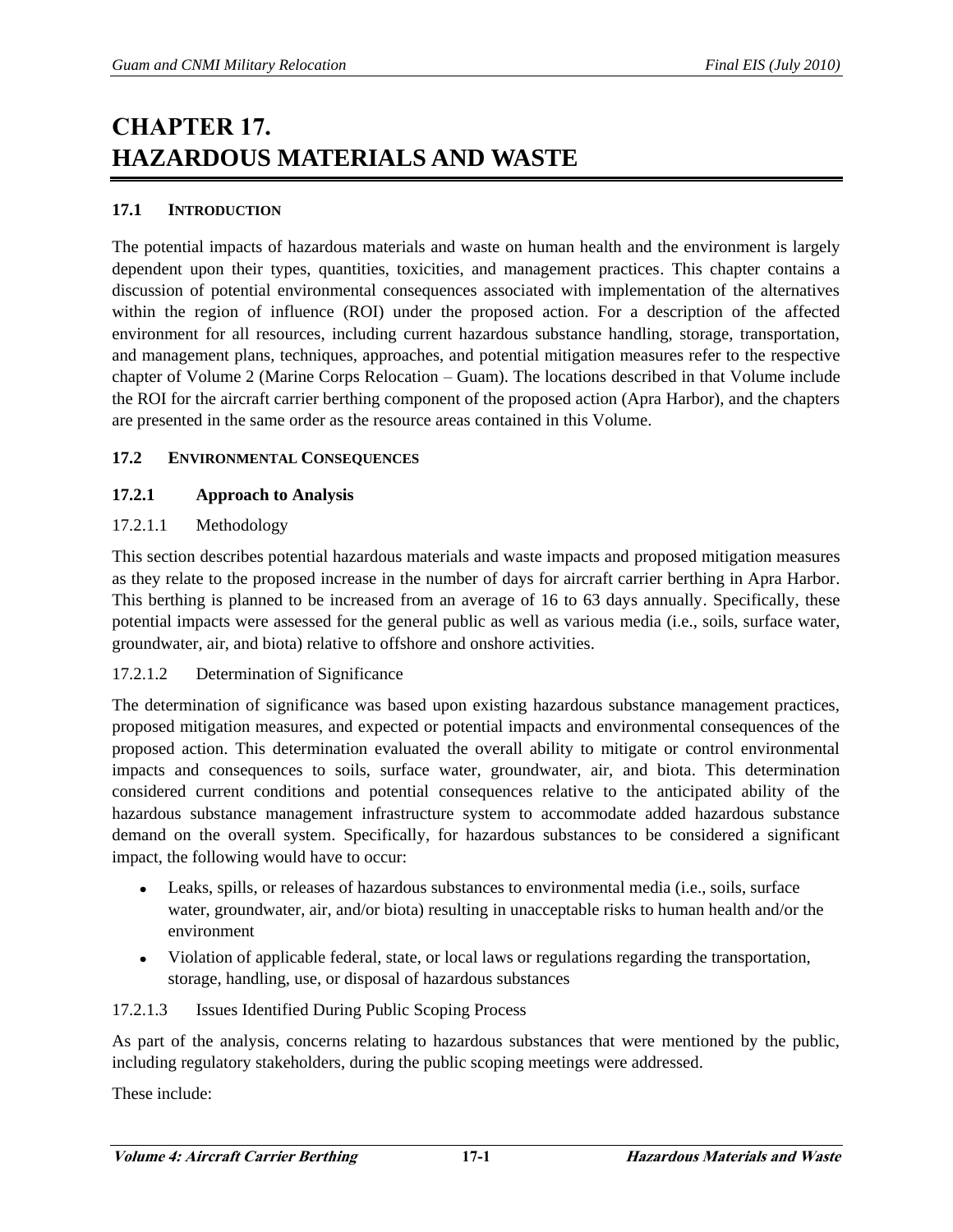- Address management practices for hazardous substances including hazardous wastes, toxic  $\bullet$ substances, hazardous materials, and munitions and explosives of concern (MEC)
- Describe the potential overall impacts of hazardous substances from construction and operation of proposed projects
- Identify the projected hazardous waste types and volumes  $\bullet$
- Identify expected hazardous substance storage, disposal, and management plans  $\bullet$
- Evaluate measures to mitigate generation of hazardous waste including pollution prevention  $\bullet$
- Discuss how hazardous substances on land and from ships would be managed  $\bullet$
- Discuss the potential for impacts to environmental media from spills, accidents, and/or releases of  $\bullet$ hazardous substances
- $\bullet$ Identify existing installation restoration sites

## **17.2.2 Alternative 1 Polaris Point (Preferred Alternative)**

## 17.2.2.1 Hazardous Materials

The proposed increase in aircraft carrier berthing days would result in increased opportunities for adverse environmental consequences related to petroleum, oils, and lubricants (POL) hazardous materials. POL includes gasoline, aviation fuels, diesel, oil and grease, kerosene, and other related products. It is expected that these products primarily would be used as part of ongoing operation and maintenance functions. The quantity of hazardous materials generated by these activities over a cumulative total of approximately 63 days per year is estimated to be 160 pounds (lbs) (73 kilograms [kg]).

Due to the projected increase in the volume of hazardous materials, Alternative 1 Polaris Point (referred to as Alternative 1) would have the potential to result in an impact (i.e., to soils, surface water, groundwater, air, or biota). However, the increase in hazardous materials would be handled and disposed of per applicable Best Management Practices (BMPs) and Standard Operating Procedures (SOPs) (see Volume 7); therefore, the increase in volume would result in less than significant impacts. Note that BMPs and SOPs are not considered "mitigation measures" thus no proposed mitigation measures are identified in this chapter.

## 17.2.2.2 Toxic Substances

The primary toxic substances being addressed on Guam prior to any Department of Defense (DoD) expansion include: asbestos containing materials (ACM), lead-based paint (LBP), polychlorinated biphenyls (PCB), and radon. LBP and PCBs in Guam are transported by licensed transporters and disposed of in accordance with applicable federal, state, and local laws and regulations. ACM is disposed of at federal facilities on Guam. The collection, transportation, and disposal of these toxic substances is arranged for by the Defense Reutilization and Marketing Office (DRMO).

There would be negligible environmental consequences because in 1979, the USEPA banned most uses of PCBs and LBP was banned in 1978. In addition, ACM would not be generated during the increased aircraft carrier berthing events. If existing toxic substances are encountered during Alternative 1 activities, licensed contractors would be used to ensure that all DoD, federal, state, and local PCB, ACM, and LBP testing, handling, and disposal protocol, procedures, and requirements are followed. Therefore, toxic substances would result in less than significant impacts as a result of Alternative 1 activities and no potential mitigation measures would be required.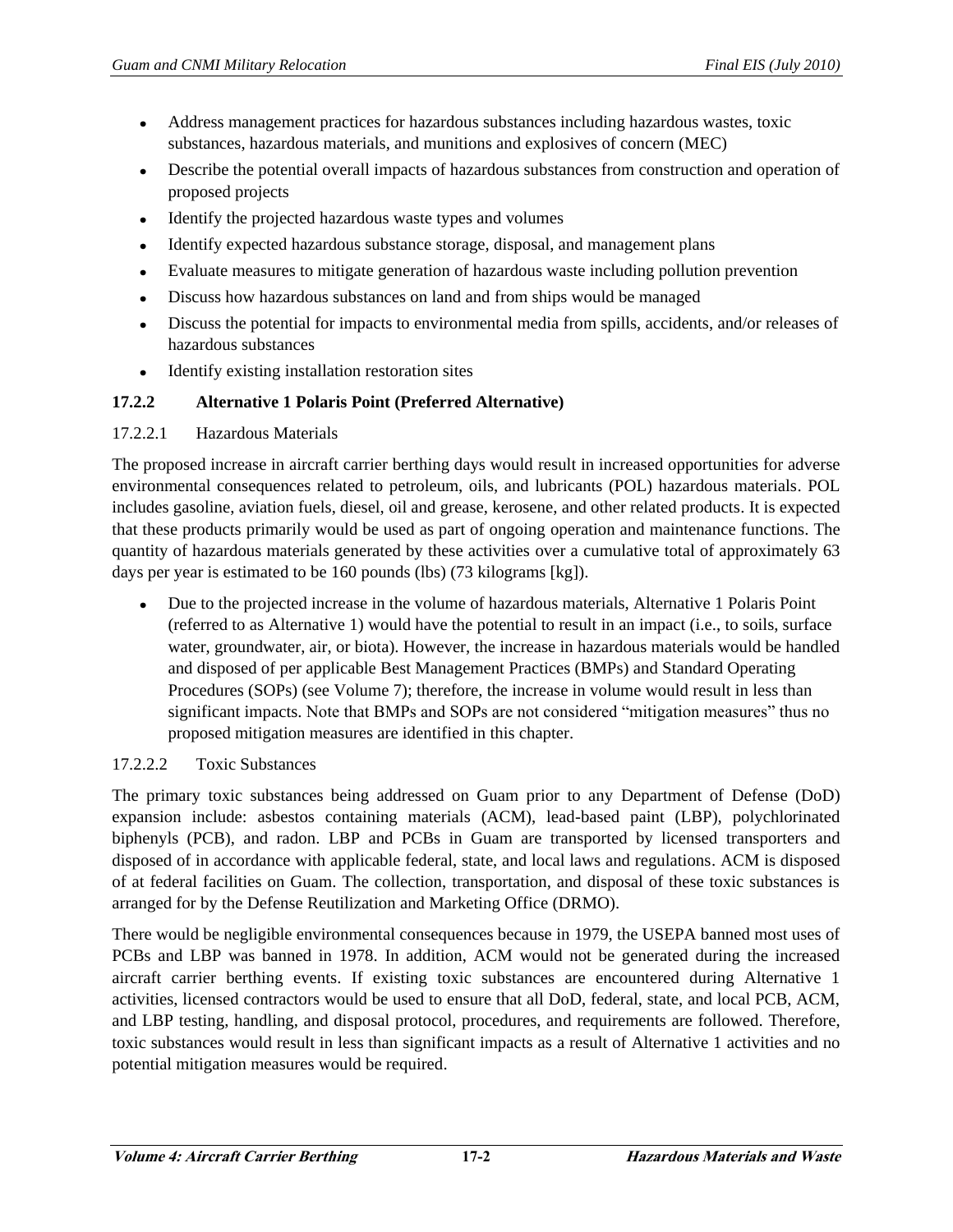## 17.2.2.3 Hazardous Waste

Increased days of aircraft carrier berthing would result in an increase in the transport and/or transfer of hazardous waste. Increases in the transport/transfer of solvents, adhesives, lubricants, corrosive liquids, aerosols, and other hazardous wastes would be expected. The volume of hazardous wastes generated from Alternative 1 activities is estimated to be 1,500 lbs (680 kg) per year. Due to this projected increase in the volume of hazardous waste generated, Alternative 1 would have the potential to result in significant impacts (i.e., to soils, surface water, groundwater, air, or biota). However, the increase in hazardous waste would be handled and disposed of per applicable regulations and BMPs and SOPs (see Volume 7); therefore, the increase in volume would result in less than significant impacts.

## 17.2.2.4 Radiological Material Operation

Emergency response, emergency repair, and radioactive waste management capabilities exist at Polaris Point. There would be less than significant impacts on the existing operations, and the slight increases in hazardous substances would be managed in accordance with existing BMPs and SOPs (Volume 7). All radioactive waste management operations would be in conformance with Naval Sea Systems Command (NAVSEA) regulations. No radioactive waste would be brought ashore on Guam, therefore, these activities would result in less than significant impacts.

17.2.2.5 Summary of Alternative 1 Impacts

Table 17.2-1 summarizes Alternative 1 impacts.

| $\frac{1}{2}$ and $\frac{1}{2}$ are $\frac{1}{2}$ . The set of $\frac{1}{2}$ and $\frac{1}{2}$ are $\frac{1}{2}$ and $\frac{1}{2}$ are $\frac{1}{2}$ |                           |                                                                                                                             |  |  |
|------------------------------------------------------------------------------------------------------------------------------------------------------|---------------------------|-----------------------------------------------------------------------------------------------------------------------------|--|--|
| Area                                                                                                                                                 | <b>Project Activities</b> | <b>Project Specific Impacts</b>                                                                                             |  |  |
| Onshore                                                                                                                                              | Construction              | Less than significant impacts to soils, surface water, groundwater, air,<br>and/or biota related to construction activities |  |  |
|                                                                                                                                                      | Operation                 | Less than significant impacts to soils, surface water, groundwater, air,<br>and/or biota related to operation activities    |  |  |
| Offshore                                                                                                                                             | Construction              | Less than significant impacts to soils, surface water, groundwater, air,<br>and/or biota related to construction activities |  |  |
|                                                                                                                                                      | Operation                 | Less than significant impacts to soils, surface water, groundwater, air,<br>and/or biota related to operation activities    |  |  |

**Table 17.2-1. Summary of Alternative 1 Impacts** 

17.2.2.6 Alternative 1 Proposed Mitigation Measures

No mitigation measures are identified for potential hazardous materials impacts. Potential BMPs and SOPs include, but are not limited to those summarized in Table 17.2-2 and Table 17.2-3 which also summarizes potential effects and impacts, related to Alternative 1. Volume 7 contains a complete list of applicable BMPs and SOPs.

The BMPs and SOPs would be used to:

- Prevent, contain, and/or clean up spills and leaks to protect human health and the environment  $\bullet$
- Provide personnel training and operational protocol and procedures to protect human health and the environment
- Ensure DMRO ability to properly manage and dispose of anticipated hazardous materials  $\bullet$
- Protect overall human health, welfare, and the environment  $\bullet$
- Properly identify, manage and dispose of MEC associated with construction and operation of the  $\bullet$ expanded mission facilities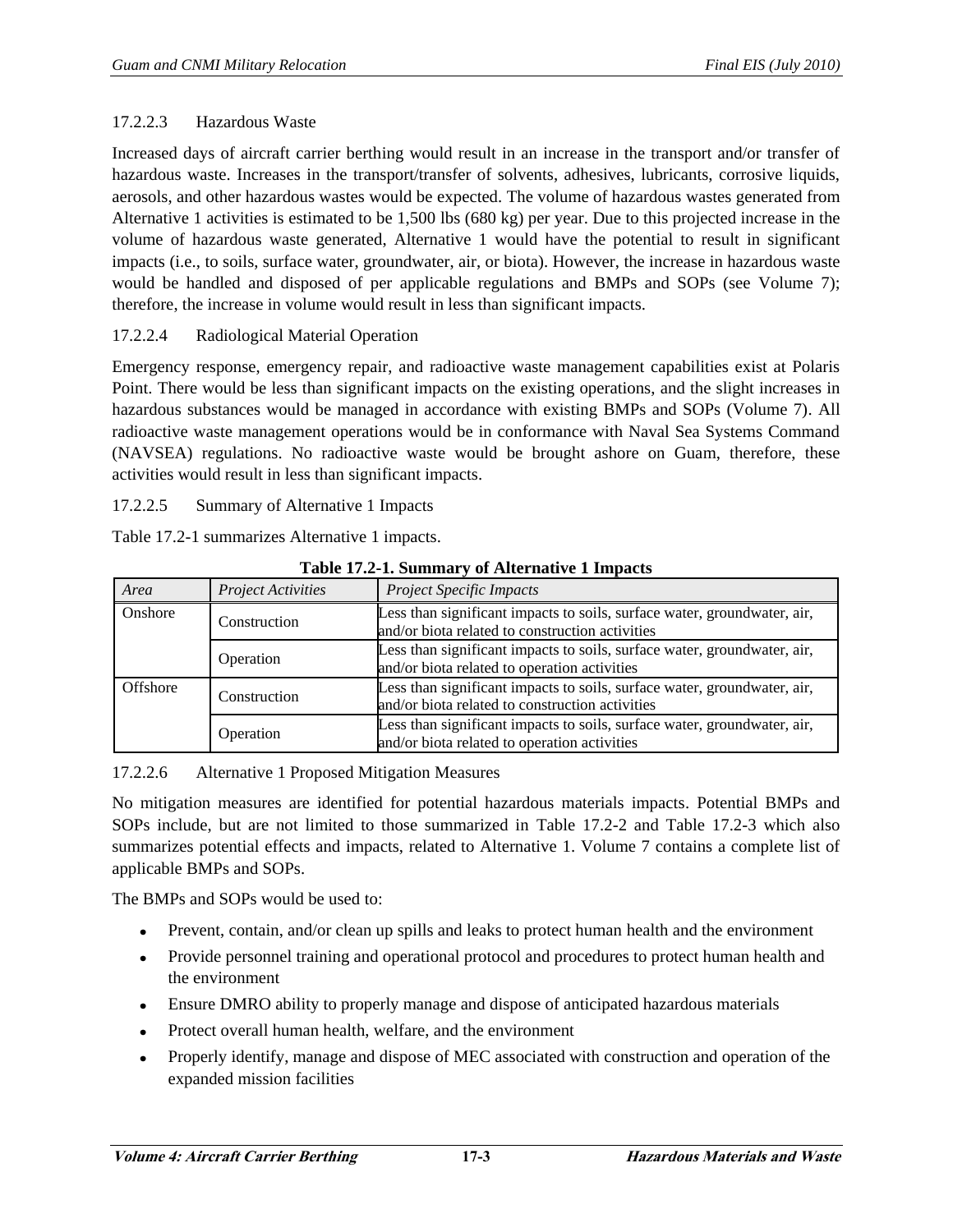| Potential Activity<br>(Cause)                                                                       | <b>Potential Effect</b>                                                                                                                  | <b>Potential Impacts</b>                                                                                                                                                                                                                                                                                                                                            | <b>BMPs and SOPs</b>                                                                                                                                                                                                                                                                                                                                                                                                                                                                                                                                                                                                                                                                                                                                                                                                                                                                                                                                                                                                                                                                                                                                                                                                                                        |
|-----------------------------------------------------------------------------------------------------|------------------------------------------------------------------------------------------------------------------------------------------|---------------------------------------------------------------------------------------------------------------------------------------------------------------------------------------------------------------------------------------------------------------------------------------------------------------------------------------------------------------------|-------------------------------------------------------------------------------------------------------------------------------------------------------------------------------------------------------------------------------------------------------------------------------------------------------------------------------------------------------------------------------------------------------------------------------------------------------------------------------------------------------------------------------------------------------------------------------------------------------------------------------------------------------------------------------------------------------------------------------------------------------------------------------------------------------------------------------------------------------------------------------------------------------------------------------------------------------------------------------------------------------------------------------------------------------------------------------------------------------------------------------------------------------------------------------------------------------------------------------------------------------------|
| • Hazardous<br>materials<br>associated<br>with<br>increased<br>aircraft<br>carrier<br>berthing days | • Increased<br>transport of<br>hazardous<br>materials to<br>Guam<br>• Increased<br>hazardous<br>materials<br>transfer and use<br>on Guam | · Spill, leak, or release<br>impacts during<br>transport/transfer<br>between DoD<br>locations resulting in<br>increased risks of<br>environmental media<br>contamination (soil,<br>surface water, and<br>groundwater)<br>• Adverse impacts and<br>increased risks to<br>human health and/or<br>the environment<br>including terrestrial<br>and marine<br>ecosystems | • Update/implement hazardous materials<br>management plans and facility response<br>plans<br>• Update/implement spill prevention, control<br>and countermeasure (SPCC) plans<br>(training, spill containment and control<br>procedures, cleanup, notifications, etc.).<br>Also, ensure personnel are trained in<br>accordance with spill prevention, control,<br>and cleanup methods<br>• Implement aggressive hazardous materials<br>minimization plans that substitute<br>hazardous materials for non-hazardous<br>materials as applicable<br>• Ensure DoD and contractor personnel are<br>trained as to proper labeling, container,<br>storage, staging, and transportation<br>requirements for hazardous materials<br>• As necessary, expand DRMO's sufficient<br>hazardous materials storage,<br>transportation, and disposal capacity prior<br>to any expected increases<br>• Verify through surveillance and<br>inspections full compliance with federal,<br>state and local, regulations and adherence<br>to DoD requirements. Implement<br>corrective actions as necessary<br>• Minimize the risk of uncontrolled leaks,<br>spills, and releases through industry<br>accepted methods for spill prevention,<br>containment, control, and abatement |

**Table 17.2-2. Hazardous Materials Consequences, BMPs, and SOPs**

*Legend:* DRMO = Defense Reutilization and Marketing Office, HMMP = Hazardous Material Management Plan, SPCC = Spill Prevention Control and Countermeasures.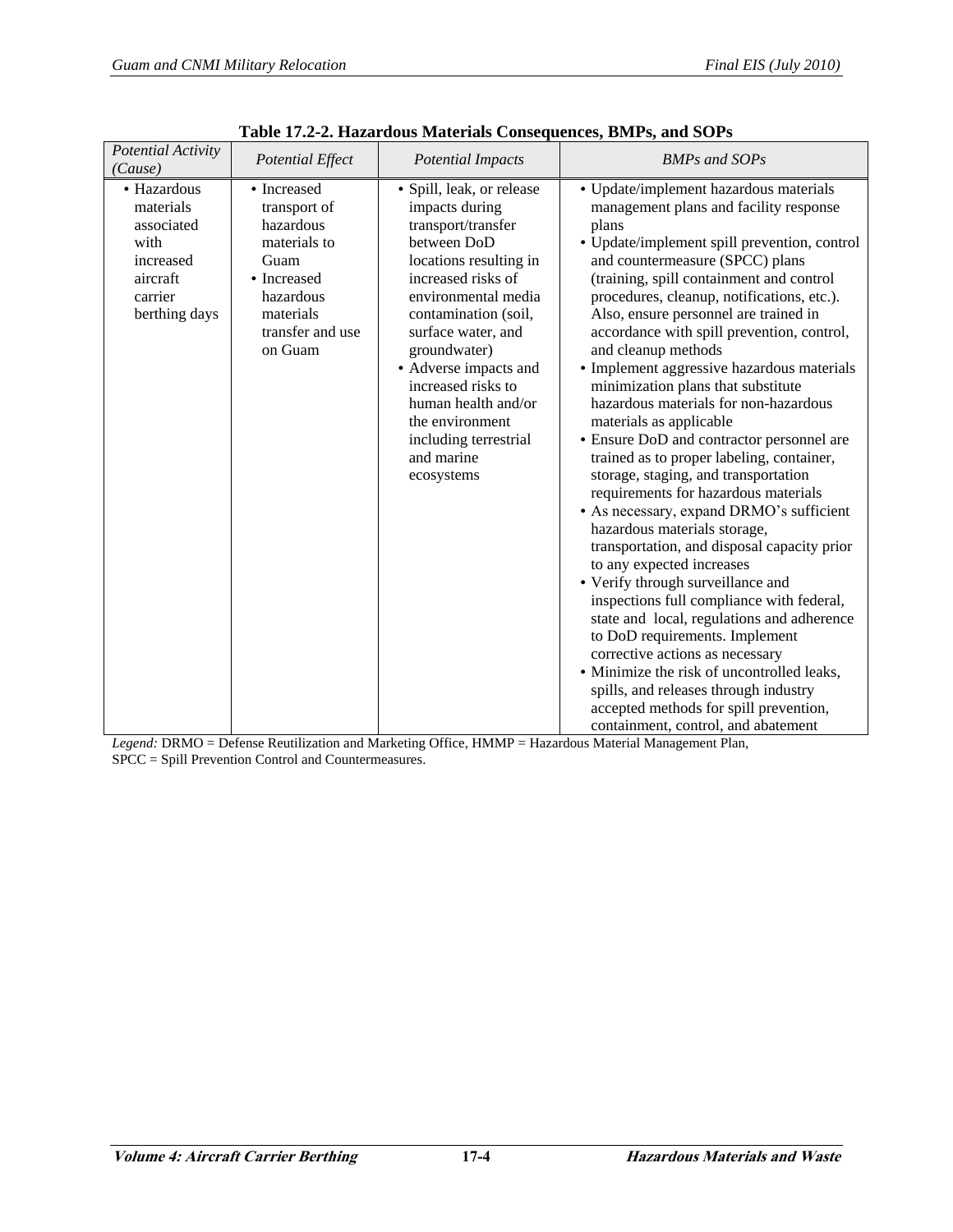| <b>Potential Activity</b><br>(Cause)                                 | <b>Potential Effect</b>                                   | <b>Potential Impacts</b>                                                                                                                                                                                                                                                                                                                                      | <b>BMPs and SOPs</b>                                                                                                                                                                                                                                                                                                                                                                                                                                                                                                                                                                                                                                                                                                                                                                                                                                                                                                                                                                                                                                                                                                                                                                                  |
|----------------------------------------------------------------------|-----------------------------------------------------------|---------------------------------------------------------------------------------------------------------------------------------------------------------------------------------------------------------------------------------------------------------------------------------------------------------------------------------------------------------------|-------------------------------------------------------------------------------------------------------------------------------------------------------------------------------------------------------------------------------------------------------------------------------------------------------------------------------------------------------------------------------------------------------------------------------------------------------------------------------------------------------------------------------------------------------------------------------------------------------------------------------------------------------------------------------------------------------------------------------------------------------------------------------------------------------------------------------------------------------------------------------------------------------------------------------------------------------------------------------------------------------------------------------------------------------------------------------------------------------------------------------------------------------------------------------------------------------|
| • Hazardous<br>waste transport<br>to Guam and<br>transfer on<br>Guam | • Increased<br>transport of<br>hazardous<br>waste to Guam | · Spill, leak, or release<br>impacts during<br>transport/transfer<br>between DoD locations<br>resulting in increased<br>risks of environmental<br>media contamination<br>(soil, surface water, and<br>groundwater)<br>• Adverse impacts and<br>increased risks to<br>human health and/or<br>the environment<br>including terrestrial and<br>marine ecosystems | • Update/implement hazardous waste<br>management programs and facility<br>response plans<br>• Update/implement SPCC plans<br>(training, spill containment and<br>control procedures, cleanup,<br>notifications, etc.) Also, ensure<br>personnel are trained in accordance<br>with spill prevention, control, and<br>cleanup methods<br>• Ensure DoD and contractor personnel<br>are trained as to proper labeling,<br>container, storage, staging, and<br>transportation requirements for<br>hazardous waste<br>· Implement aggressive hazardous<br>waste minimization plans that<br>substitute hazardous waste for non-<br>hazardous waste as applicable<br>• As necessary, expand DRMO's<br>sufficient hazardous materials storage,<br>transportation, and disposal capacity<br>prior to any expected increases<br>• Verify through surveillance and<br>inspections full compliance with<br>federal, state and local, regulations,<br>and adherence to DoD requirements.<br>Implement corrective actions as<br>necessary<br>• Minimize the risk of uncontrolled<br>leaks, spills, and releases through<br>industry accepted methods for spill<br>prevention, containment, control, and<br>abatement |

**Table 17.2-3. Hazardous Waste Consequences, BMPs, and SOPs** 

*Legend:* DRMO = Defense Reutilization and Marketing Office, HMMP = Hazardous Materials and Management Plan, SPCC = Spill Prevention Control and Countermeasures*.*

## **17.2.3 Alternative 2 Former Ship Repair Facility (SRF)**

The potential increased opportunity for adverse impacts relative to hazardous materials, toxic substances, and hazardous waste primarily would be a function of the number of aircraft berthing days and not a function of the various berthing options. Variances between the alternatives would result in negligible differences in the overall potential hazardous substance impacts.

17.2.3.1 Summary of Alternative 2 Impacts

The impacts for Alternative 2 would be the same as for Alternative 1.

17.2.3.2 Alternative 2 Proposed Mitigation Measures

Because the impacts for Alternative 2 would be the same as for Alternative 1, the same BMPs and SOPs would be used for Alternative 2 that would be used for Alternative 1. Due to the use of BMPs and SOPs, no mitigation measures are identified for Alternative 2.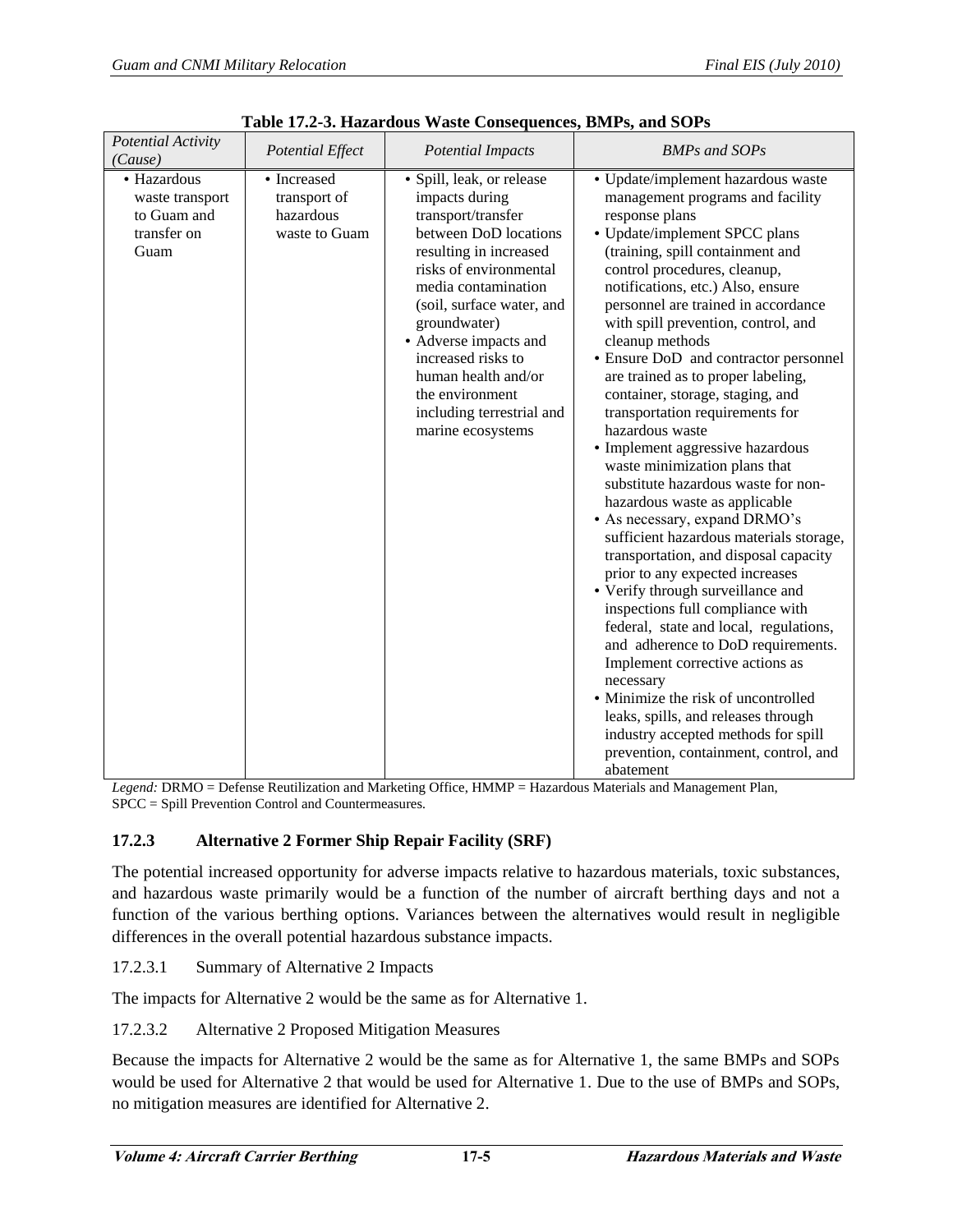## **17.2.4 No-Action Alternative**

The no-action alternative means that there would be no increase in aircraft carrier visits and the current tempo would continue at Kilo Wharf. Hazardous materials and wastes, toxic substances, and emergency response to radioactive incidents would be comparable to the action alternatives, but the volume of waste generated would be less.

## **17.2.5 Summary of Impacts**

Table 17.2-4 summarizes the potential impacts of each action alternative and the no-action alternative. A text summary is provided below.

| Alternative 1                                                                                                                                                                                           | Alternative 2                                                         | <b>No-Action Alternative</b> |  |  |  |
|---------------------------------------------------------------------------------------------------------------------------------------------------------------------------------------------------------|-----------------------------------------------------------------------|------------------------------|--|--|--|
| Soils, Surface Water, Groundwater, Air, and/or Biota Impacts                                                                                                                                            |                                                                       |                              |  |  |  |
| <b>LSI</b><br>• Less than significant adverse impacts<br>would occur<br>• As with all operations using<br>hazardous substances, there is a<br>possibility for an inadvertent leak,<br>spill, or release | <b>LSI</b><br>• The impacts would be the same as for<br>Alternative 1 | NI<br>• No added impacts     |  |  |  |

**Table 17.2-4. Summary of Impacts** 

*Legend: LSI = less than significant impact; NI = no impact.* 

The proposed increase in aircraft carrier berthing days would result in increased opportunities for adverse environmental impacts. These potential impacts could occur due to increased transportation, handling, use, and disposal of hazardous materials and hazardous wastes. However, there are various BMPs and SOPs (Volume 7) in place to prevent unintended releases of these substances. These include, but are not limited to:

- Spill prevention control and countermeasures plans
- $\bullet$ Facility response plans
- Waste management plans  $\bullet$
- Pollution prevention plans
- Hazardous material/waste management plans  $\bullet$
- Mandatory personnel hazardous material and hazardous waste training  $\bullet$
- Waste minimization plans  $\bullet$
- Waste labeling, storage, packaging, staging, and transportation procedures  $\bullet$
- DoD hazardous materials/hazardous waste management requirements  $\bullet$
- Federal, state, and local laws and regulations  $\bullet$
- $\bullet$ Ensure that site planning and activities are conducted in accordance with Naval Ordnance Safety and Security Activity (NOSSA) Instruction 8020.15B Explosives Safety Review, Oversight, and Verification of Munitions Responses (Navy 2009).

Despite expected increases in hazardous materials and hazardous wastes, less than significant impacts are anticipated as long as the BMPs and SOPs discussed above and in Volume 7 are implemented and related plans and procedures updated and modified as appropriate to meet the potential increased demand upon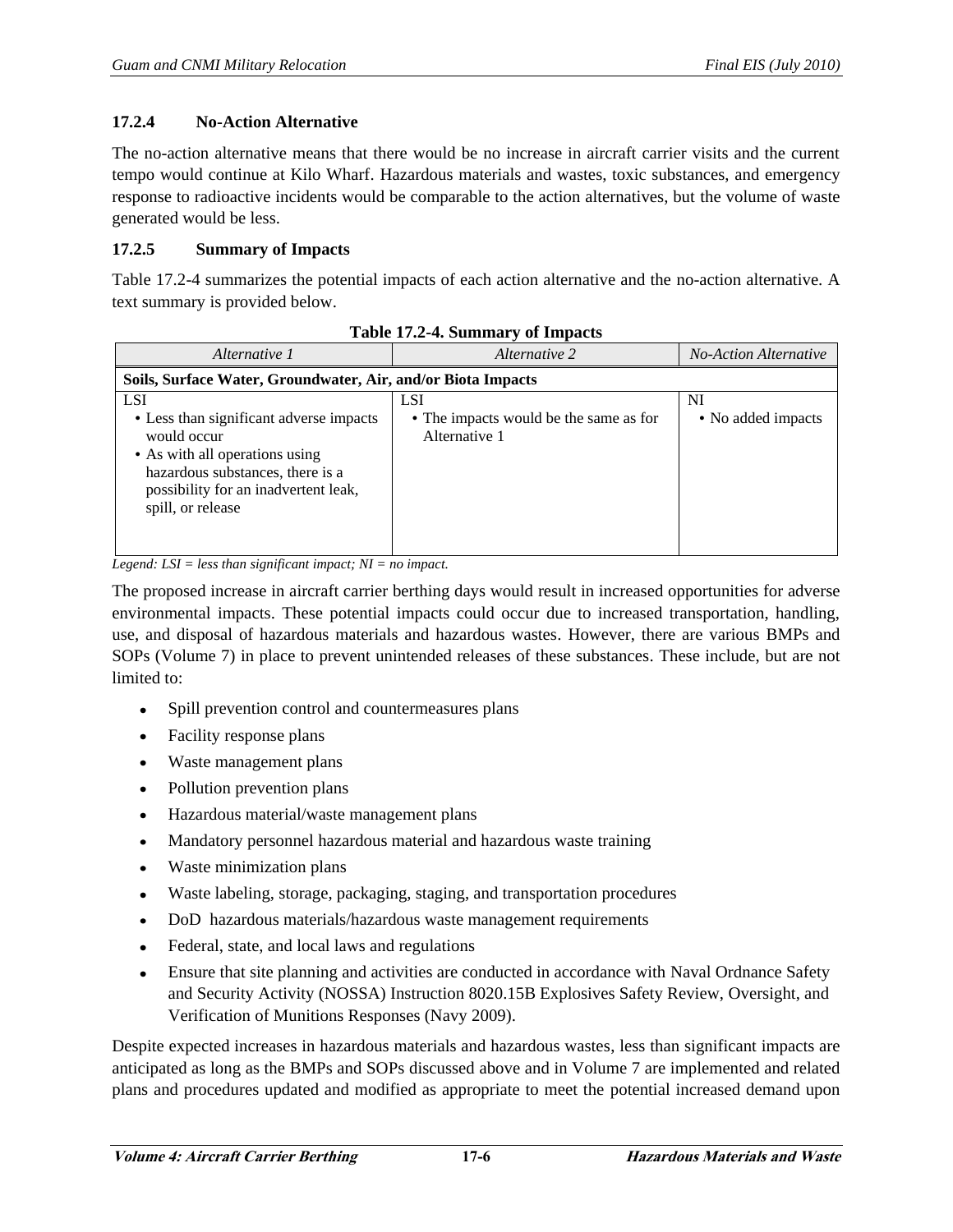DRMO regarding hazardous substance transportation, handling, storage, use, and disposal. Note that a Joint Military Master Plan provides specific details regarding several new facilities. These new facilities will be required to store, handle, and dispose of the estimated increases in hazardous substances that would occur from the potential DoD unit transfers to Guam.

## **17.2.6 Summary of Proposed Mitigation Measures**

No mitigation measures are identified. Potential BMPs and SOPs are not considered "mitigation measures" and include, but are not limited to those summarized in Table 17.2-5 that may be used for both offshore and onshore aircraft carrier activities. A comprehensive listing of BMPs and SOPs is included in Volume 7.

| Alternative 1                                                                                           | Alternative 2                                |  |  |  |
|---------------------------------------------------------------------------------------------------------|----------------------------------------------|--|--|--|
| <b>Onshore and Offshore Activities</b>                                                                  |                                              |  |  |  |
| • Update/implement HMMP's and HWMP's.                                                                   | • The BMPs and SOPs would be the same as for |  |  |  |
| • Update/implement facility response plans.                                                             | Alternative 1.                               |  |  |  |
| • Update/implement SPCC plans (training, spill                                                          |                                              |  |  |  |
| containment and control procedures, clean up,                                                           |                                              |  |  |  |
| notifications, etc.).                                                                                   |                                              |  |  |  |
| • Ensure DoD personnel are trained as to proper                                                         |                                              |  |  |  |
| labeling, container, storage, staging, and transportation                                               |                                              |  |  |  |
| requirements for hazardous substances. Also, ensure                                                     |                                              |  |  |  |
| they are trained in accordance with spill prevention,                                                   |                                              |  |  |  |
| control, and clean-up methods.                                                                          |                                              |  |  |  |
| • Implement aggressive hazardous waste minimization                                                     |                                              |  |  |  |
| plans that substitute hazardous waste for non-                                                          |                                              |  |  |  |
| hazardous or less toxic waste as applicable and use                                                     |                                              |  |  |  |
| LEEDS criteria.                                                                                         |                                              |  |  |  |
| • As necessary, expand DRMO's sufficient hazardous                                                      |                                              |  |  |  |
| materials storage, transportation, and disposal capacity                                                |                                              |  |  |  |
| prior to any expected increases.                                                                        |                                              |  |  |  |
| • Verify through surveillance and inspections full                                                      |                                              |  |  |  |
| compliance with federal, state and local, regulations                                                   |                                              |  |  |  |
| and adherence to DoD requirements. Implement                                                            |                                              |  |  |  |
| corrective actions as necessary                                                                         |                                              |  |  |  |
| • Minimize the risk of uncontrolled leaks, spills, and                                                  |                                              |  |  |  |
| releases through industry accepted methods for spill                                                    |                                              |  |  |  |
| prevention, containment, control, and abatement.                                                        |                                              |  |  |  |
| • Ensure that site planning and activities are conducted                                                |                                              |  |  |  |
| in accordance with Naval Ordnance Safety and                                                            |                                              |  |  |  |
| Security Activity (NOSSA) Instruction 8020.15B<br>Explosives Safety Review, Oversight, and Verification |                                              |  |  |  |
| of Munitions Responses (Navy 2009).                                                                     |                                              |  |  |  |
|                                                                                                         |                                              |  |  |  |

#### **Table 17.2-5. Summary of BMPs and SOPs**

*Legend:* HMMP = Hazardous Materials Management Plan; HWMP = Hazardous Waste Management Plan; SPCC = Spill Prevention Control and Countermeasures